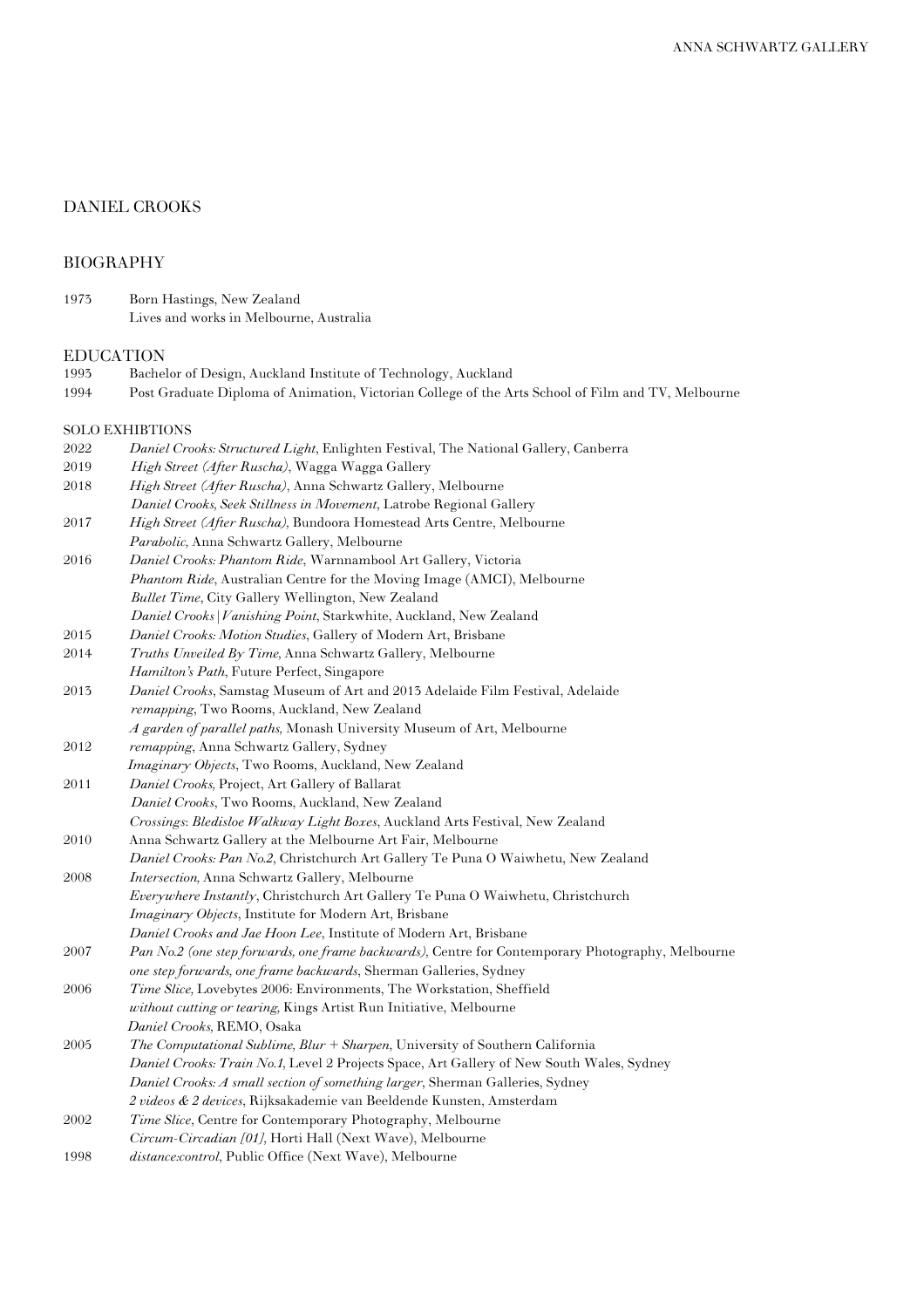SELECTED GROUP EXHIBITIONS 2021 *Slow Moving Waters*, TarraWarra Biennale 2021, Victoria *A Story for the Future: MAXXI's First Decade*, Fondazione MAXXI, Rome, Italy 2020 *We Do Not Dream Alone*, Asia Society Triennial, New York 2019 *In Full View*, Lyon Housemuseum, Kew, Melbourne *Milloin on nyt? / When is now?*, Wäinö Aaltonen Museum of Art, Turku, Finland 2018 *The Street*, Museo Nazionale Delle Arti del XXI Secolo, Rome, Italy *Take Only Memories Leave Only Footprints*, McEvoy Foundation for the Arts, San Francisco, USA 2017 Ars Electronica Festival, Linz *PHOTOFAIRS - Shanghai,* Shanghai Exhibition Centre 2013 *Melbourne Now,* National Gallery of Victoria, Melbourne *Australia*, Royal Academy of Arts, London 2012 *Parallel Collisions: 2012 Adelaide Biennale of Australian Art*, Art Gallery of South Australia, Adelaide 2011 ARTHK11, Anna Schwartz Gallery, Hong Kong The Armory Show, Anna Schwartz Gallery, New York  *oZone*, London Australian Film Festival, The Barbican Centre, London 2010 *The Beauty of Distance, Songs of Survival in a Precarious Age*, the 17th Biennale of Sydney *Daniel Crooks,* Artane, Istanbul *2010 Move on Asia,* Tate Modern, London *Contemporary Art Fair Istanbul,* Artane Gallery, Istanbul *ShContemporary*, Future Perfect, Shanghai *Cubism and Australian Art*, Heide Museum of Modern Art, Melbourne 2009 *Experimenta Playground*, national touring exhibition 2008 *Figuring Landscapes*, Tate Modern, London (+ touring to other venues in the UK) *Les Rencontres Internationales*, National Museum Reina Sofia, Madrid 2007 *Move on Asia*, Loop Gallery, Seoul *LOOP - Australian video art now,* Hamilton Art Gallery, Hamilton *The Nature of Systems,* BFI Southbank, London *Moving Still*, McNamara Gallery at Gus Fisher Gallery, Auckland 2006 *Wavefront - Australian Contemporary Art Scene.* Tokyo Wondersite, Shibuya  *Under the Radar,* FACT, Liverpool; ICA, London  *Bitmap: International Digital Photo Project,* Loop, Seoul  *Video-Easy,* Chiang Mai University Art Museum, Chiang Mai  *Les Rencontres internationals,* Centre Georges Pompidou, Paris 2005 *World Without End,* Australian Centre for the Moving Image, Melbourne  *The Millennium Dialogue - In The Line Of Flight,* Second Beijing International New Media Arts Exhibition And Symposium, Beijing *The Computational Sublime, Blur + Sharpen, University of Southern California Experimenta: Vanishing Point,* Blackbox, The Arts Centre, Melbourne 2004 *oZone: Survey of Australian digital media art*, The Barbican, London; Cinema du Demain, Pompidou Centre, Paris *ResFest*, Australian Centre for the Moving Image, Melbourne *sur:reel*, National Gallery of Australia, Canberra *2004: Australian Culture Now*, National Gallery of Victoria and Australian Centre for the Moving Image, Melbourne *MIX-ED*, Sherman Galleries, Sydney *I thought I knew but I was wrong: New Video Art from Australia*, Australian Centre for the Moving Image, Melbourne traveling to; Nanyang Academy of Fine Arts Gallery, Singapore; Jamjuree Gallery, Chulalongkom University, Bangkok *Drift*, Perth Institute for Contemporary Art 2003 *Australian Digital Icons*, Centre George Pompidou, Paris *Primavera 2003*, Museum of Contemporary Art, Sydney *Banquete, Palau de la Virreina*, Barcelona traveling to; CCDD, Madrid; ZKM, Karlsruhe *ResFest*, Australian Centre for the Moving Image, Melbourne VideoMedeja Festival, Croatia *Periscope*, Adelaide International Film Festival, Adelaide 2002 *Digital Projections*, Australian Centre for the Moving Image, Melbourne *LIGHT TIME MOTION*, Asia-Pacific Triennial of Contemporary Art, Brisbane 2001 *Rapture*, Platform, Spencer Street Station, Melbourne *CHICKEN*, Bangkok Experimental Film Festival, Bangkok *Outer Limits*, The Video Lounge, New York City 2000 *Eat Your Young (Arena Theatre Company),* World Premiere, Adelaide International Arts Festival, touring to Taiwan Singapore, Canberra, Melbourne, Sydney and Brisbane 1999 *One Hour Photo*, 1st Floor, Melbourne

1998 *Eat*, Museum of Contemporary Art, Sydney